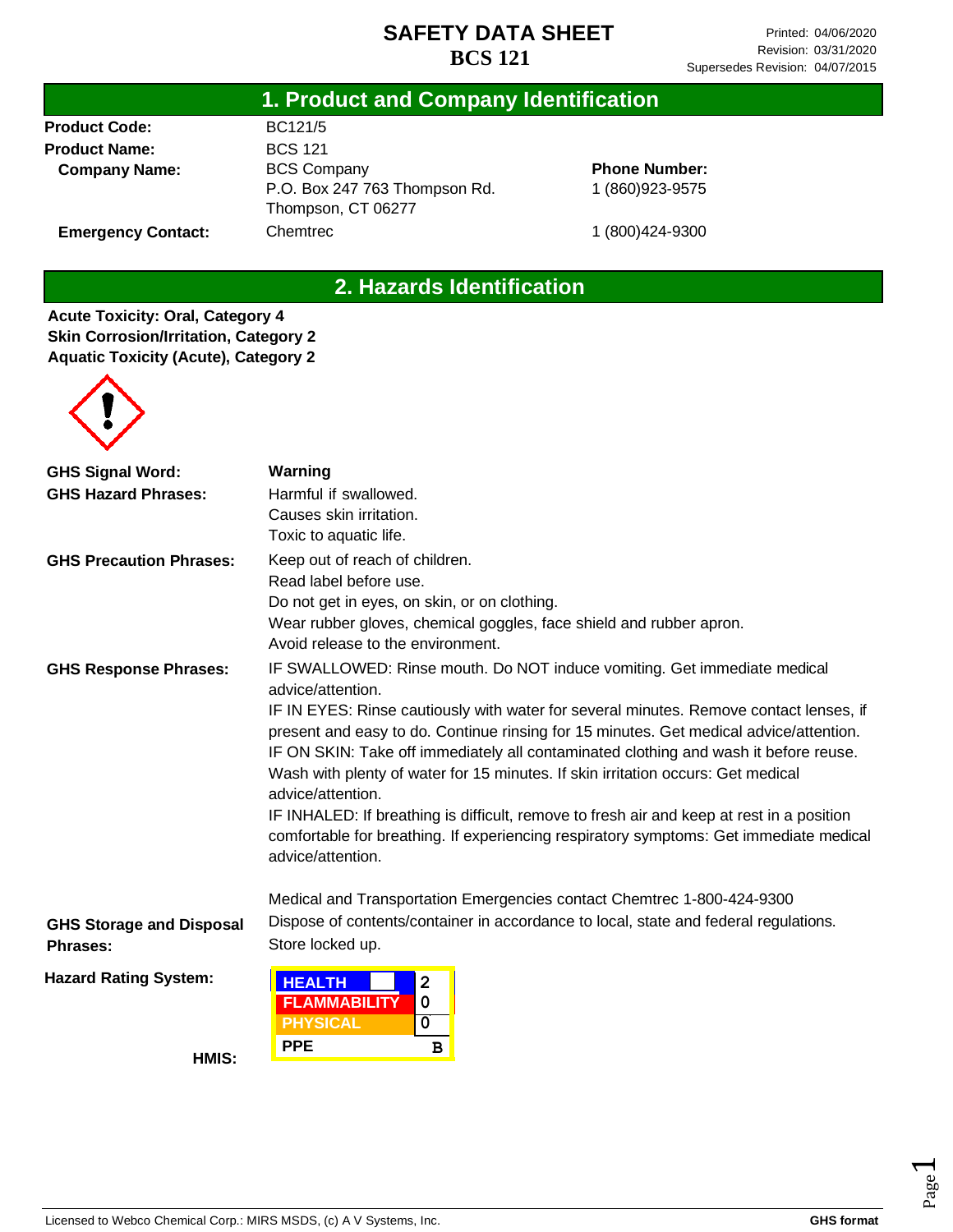#### **Potential Health Effects (Acute and Chronic):**

|                                                                                                                                                                                                                                                                                                                                             |                                                                 |                                                                                                                                                                                                                                                                                                                                                                                                                                                                                                                                                                     | 3. Composition/Information on Ingredients                                                    |  |  |
|---------------------------------------------------------------------------------------------------------------------------------------------------------------------------------------------------------------------------------------------------------------------------------------------------------------------------------------------|-----------------------------------------------------------------|---------------------------------------------------------------------------------------------------------------------------------------------------------------------------------------------------------------------------------------------------------------------------------------------------------------------------------------------------------------------------------------------------------------------------------------------------------------------------------------------------------------------------------------------------------------------|----------------------------------------------------------------------------------------------|--|--|
| CAS#                                                                                                                                                                                                                                                                                                                                        |                                                                 | <b>Hazardous Components (Chemical Name)</b>                                                                                                                                                                                                                                                                                                                                                                                                                                                                                                                         | Concentration                                                                                |  |  |
| 7320-34-5                                                                                                                                                                                                                                                                                                                                   | Potassium pyrophosphate                                         |                                                                                                                                                                                                                                                                                                                                                                                                                                                                                                                                                                     | < 5.0 %                                                                                      |  |  |
| 7632-00-0                                                                                                                                                                                                                                                                                                                                   | Sodium nitrite                                                  |                                                                                                                                                                                                                                                                                                                                                                                                                                                                                                                                                                     | < 5.0 %                                                                                      |  |  |
| 1310-58-3                                                                                                                                                                                                                                                                                                                                   | Potassium hydroxide                                             |                                                                                                                                                                                                                                                                                                                                                                                                                                                                                                                                                                     | < 5.0 %                                                                                      |  |  |
|                                                                                                                                                                                                                                                                                                                                             |                                                                 |                                                                                                                                                                                                                                                                                                                                                                                                                                                                                                                                                                     | <b>4. First Aid Measures</b>                                                                 |  |  |
| <b>Emergency and First Aid</b>                                                                                                                                                                                                                                                                                                              |                                                                 |                                                                                                                                                                                                                                                                                                                                                                                                                                                                                                                                                                     |                                                                                              |  |  |
| <b>Procedures:</b>                                                                                                                                                                                                                                                                                                                          |                                                                 |                                                                                                                                                                                                                                                                                                                                                                                                                                                                                                                                                                     |                                                                                              |  |  |
| In Case of Skin Contact:<br>get medical advice/attention.                                                                                                                                                                                                                                                                                   |                                                                 |                                                                                                                                                                                                                                                                                                                                                                                                                                                                                                                                                                     | Remove contaminated clothing. Wash skin with soap and water. If skin irritation occurs,      |  |  |
| In Case of Eye Contact:                                                                                                                                                                                                                                                                                                                     |                                                                 | Immediately flush eyes with large amounts of fresh, tepid water for at least 15 minutes.<br>Hold eyelids open to ensure complete irrigation of eye and lid tissues. Tilt head to the<br>side and irrigate the eye from the bridge of the nose to the outside of the face. Keep<br>run-off from entering the other eye, mouth or ear. Washing eye within the first few<br>seconds is essential to achieve maximum effectiveness. Remove contact lenses, if<br>present and easy to do. Continue rinsing. If eye irritation persists, get medical<br>advice/attention. |                                                                                              |  |  |
| Do not induce vomiting. Rinse mouth with fresh, Tepid water, then immediately drink 4-8<br>In Case of Ingestion:<br>oz. or milk or water. Never give anything by mouth to an unconscious person. If<br>vomiting occurs, keep airways open. Keep head lower than hips to prevent aspiration<br>into the lungs. Get medical advice/attention. |                                                                 |                                                                                                                                                                                                                                                                                                                                                                                                                                                                                                                                                                     |                                                                                              |  |  |
|                                                                                                                                                                                                                                                                                                                                             |                                                                 |                                                                                                                                                                                                                                                                                                                                                                                                                                                                                                                                                                     | <b>5. Fire Fighting Measures</b>                                                             |  |  |
| Flash Pt:                                                                                                                                                                                                                                                                                                                                   |                                                                 | No data.                                                                                                                                                                                                                                                                                                                                                                                                                                                                                                                                                            |                                                                                              |  |  |
| <b>Explosive Limits:</b>                                                                                                                                                                                                                                                                                                                    |                                                                 | LEL: No data.                                                                                                                                                                                                                                                                                                                                                                                                                                                                                                                                                       | UEL: No data.                                                                                |  |  |
| <b>Autoignition Pt:</b>                                                                                                                                                                                                                                                                                                                     |                                                                 | No data.                                                                                                                                                                                                                                                                                                                                                                                                                                                                                                                                                            |                                                                                              |  |  |
|                                                                                                                                                                                                                                                                                                                                             |                                                                 |                                                                                                                                                                                                                                                                                                                                                                                                                                                                                                                                                                     | Suitable Extinguishing Media: Dry chemical, CO2, sand, earth, water spray or regular foam.   |  |  |
|                                                                                                                                                                                                                                                                                                                                             | <b>Fire Fighting Instructions:</b>                              | As in any fire, wear a self-contained breathing apparatus in pressure-demand,<br>MSHA/NIOSH (approved or equivalent), and full protective gear.                                                                                                                                                                                                                                                                                                                                                                                                                     |                                                                                              |  |  |
| Hazards:                                                                                                                                                                                                                                                                                                                                    | <b>Flammable Properties and</b>                                 | No data available.                                                                                                                                                                                                                                                                                                                                                                                                                                                                                                                                                  |                                                                                              |  |  |
|                                                                                                                                                                                                                                                                                                                                             |                                                                 |                                                                                                                                                                                                                                                                                                                                                                                                                                                                                                                                                                     | <b>6. Accidental Release Measures</b>                                                        |  |  |
| <b>Protective Precautions,</b>                                                                                                                                                                                                                                                                                                              | <b>Protective Equipment and</b><br><b>Emergency Procedures:</b> |                                                                                                                                                                                                                                                                                                                                                                                                                                                                                                                                                                     | Rubber or neoprene gloves, Safety glasses, Wear chemical protective clothing.                |  |  |
| <b>Material Is Released Or</b><br>Spilled:                                                                                                                                                                                                                                                                                                  | <b>Steps To Be Taken In Case</b>                                | applicable regulations.                                                                                                                                                                                                                                                                                                                                                                                                                                                                                                                                             | Absorb spill with inert material (e.g. dry sand or earth), and dispose of in accordance with |  |  |
|                                                                                                                                                                                                                                                                                                                                             |                                                                 |                                                                                                                                                                                                                                                                                                                                                                                                                                                                                                                                                                     | <b>7. Handling and Storage</b>                                                               |  |  |
| Handling:                                                                                                                                                                                                                                                                                                                                   | <b>Precautions To Be Taken in</b>                               | For industrial or institutional use only.                                                                                                                                                                                                                                                                                                                                                                                                                                                                                                                           |                                                                                              |  |  |

**Precautions To Be Taken in**  Keep from freezing. **Storing:**

Page  $\boldsymbol{\sim}$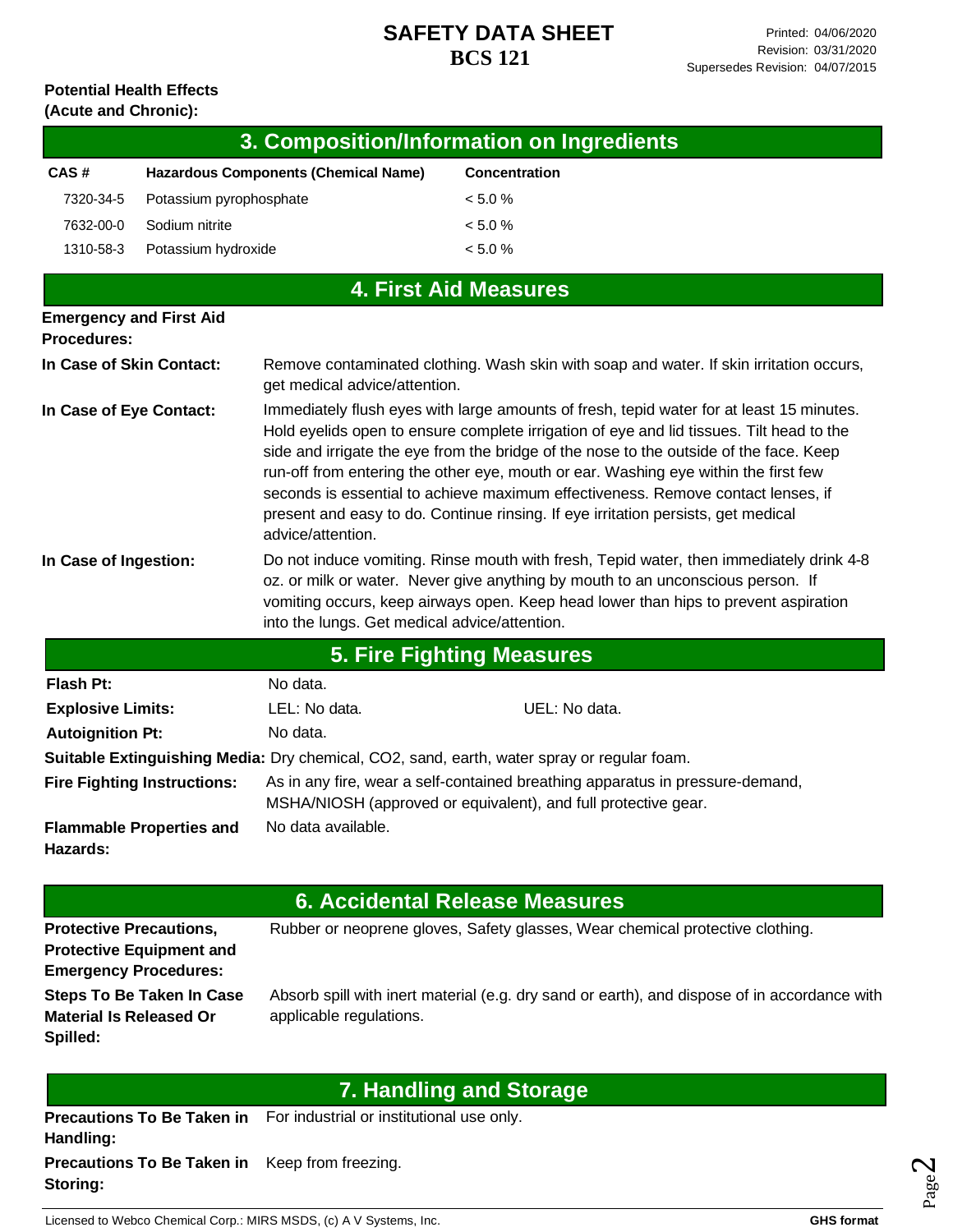|                                                             |                                                   | 8. Exposure Controls/Personal Protection                                                                                                                                                   |                                                                                 |                                     |               |                  |  |                     |  |
|-------------------------------------------------------------|---------------------------------------------------|--------------------------------------------------------------------------------------------------------------------------------------------------------------------------------------------|---------------------------------------------------------------------------------|-------------------------------------|---------------|------------------|--|---------------------|--|
| CAS#                                                        | <b>Partial Chemical Name</b>                      |                                                                                                                                                                                            |                                                                                 | <b>OSHA TWA</b>                     |               | <b>ACGIH TWA</b> |  | <b>Other Limits</b> |  |
| 7320-34-5                                                   | Potassium pyrophosphate                           |                                                                                                                                                                                            |                                                                                 | No data.                            |               | No data.         |  | No data.            |  |
| 7632-00-0                                                   | Sodium nitrite                                    |                                                                                                                                                                                            |                                                                                 | No data.                            |               | No data.         |  | No data.            |  |
| 1310-58-3                                                   | Potassium hydroxide                               |                                                                                                                                                                                            |                                                                                 | No data.                            |               | CEIL: 2 mg/m3    |  | No data.            |  |
| <b>Respiratory Equipment</b><br>(Specify Type):             |                                                   |                                                                                                                                                                                            | A respirator is not needed under normal and intended conditions of product use. |                                     |               |                  |  |                     |  |
| <b>Eye Protection:</b>                                      |                                                   | Safety glasses                                                                                                                                                                             |                                                                                 |                                     |               |                  |  |                     |  |
| <b>Protective Gloves:</b>                                   |                                                   | Rubber or neoprene gloves                                                                                                                                                                  |                                                                                 |                                     |               |                  |  |                     |  |
|                                                             | <b>Other Protective Clothing:</b>                 |                                                                                                                                                                                            | Wear chemical protective clothing.                                              |                                     |               |                  |  |                     |  |
| <b>Engineering Controls</b>                                 |                                                   | No data available.                                                                                                                                                                         |                                                                                 |                                     |               |                  |  |                     |  |
| (Ventilation etc.):                                         |                                                   |                                                                                                                                                                                            |                                                                                 |                                     |               |                  |  |                     |  |
|                                                             |                                                   |                                                                                                                                                                                            |                                                                                 | 9. Physical and Chemical Properties |               |                  |  |                     |  |
| <b>Physical States:</b>                                     |                                                   | [ ] Gas                                                                                                                                                                                    | [X] Liquid                                                                      | [] Solid                            |               |                  |  |                     |  |
| <b>Appearance and Odor:</b>                                 |                                                   |                                                                                                                                                                                            | Appearance: Clear Colorless Liquid<br>Odor: No apparent odor.                   |                                     |               |                  |  |                     |  |
| <b>Melting Point:</b>                                       |                                                   | No data.                                                                                                                                                                                   |                                                                                 |                                     |               |                  |  |                     |  |
| <b>Boiling Point:</b>                                       |                                                   | No data.                                                                                                                                                                                   |                                                                                 |                                     |               |                  |  |                     |  |
| <b>Autoignition Pt:</b>                                     |                                                   | No data.                                                                                                                                                                                   |                                                                                 |                                     |               |                  |  |                     |  |
| Flash Pt:                                                   |                                                   | No data.                                                                                                                                                                                   |                                                                                 |                                     |               |                  |  |                     |  |
| <b>Explosive Limits:</b>                                    |                                                   | LEL: No data.                                                                                                                                                                              |                                                                                 |                                     | UEL: No data. |                  |  |                     |  |
|                                                             | Specific Gravity (Water = 1): No data.            |                                                                                                                                                                                            |                                                                                 |                                     |               |                  |  |                     |  |
| mm Hg):                                                     | Vapor Pressure (vs. Air or                        | No data.                                                                                                                                                                                   |                                                                                 |                                     |               |                  |  |                     |  |
|                                                             | Vapor Density (vs. Air = 1):                      | No data.                                                                                                                                                                                   |                                                                                 |                                     |               |                  |  |                     |  |
| <b>Evaporation Rate:</b>                                    |                                                   | No data.                                                                                                                                                                                   |                                                                                 |                                     |               |                  |  |                     |  |
| <b>Solubility in Water:</b>                                 |                                                   | 100                                                                                                                                                                                        |                                                                                 |                                     |               |                  |  |                     |  |
| <b>Percent Volatile:</b>                                    |                                                   | No data.                                                                                                                                                                                   |                                                                                 |                                     |               |                  |  |                     |  |
|                                                             |                                                   |                                                                                                                                                                                            |                                                                                 | <b>10. Stability and Reactivity</b> |               |                  |  |                     |  |
| Stability:                                                  |                                                   | Unstable [ ]                                                                                                                                                                               |                                                                                 | Stable [X]                          |               |                  |  |                     |  |
| <b>Conditions To Avoid -</b><br>Instability:                |                                                   | Avoid handling conditions which may allow for leaks and spills of this material. Do not<br>permit personnel to handle this product without proper training and/or protective<br>equipment. |                                                                                 |                                     |               |                  |  |                     |  |
| Avoid:                                                      | Incompatibility - Materials To No data available. |                                                                                                                                                                                            |                                                                                 |                                     |               |                  |  |                     |  |
| <b>Byproducts:</b>                                          | Hazardous Decomposition Or No data available.     |                                                                                                                                                                                            |                                                                                 |                                     |               |                  |  |                     |  |
| <b>Possibility of Hazardous</b><br><b>Reactions:</b>        |                                                   | Will occur $\lceil \quad \rceil$                                                                                                                                                           |                                                                                 | Will not occur [X]                  |               |                  |  |                     |  |
| <b>Conditions To Avoid -</b><br><b>Hazardous Reactions:</b> |                                                   | No data available.                                                                                                                                                                         |                                                                                 |                                     |               |                  |  |                     |  |

Page ო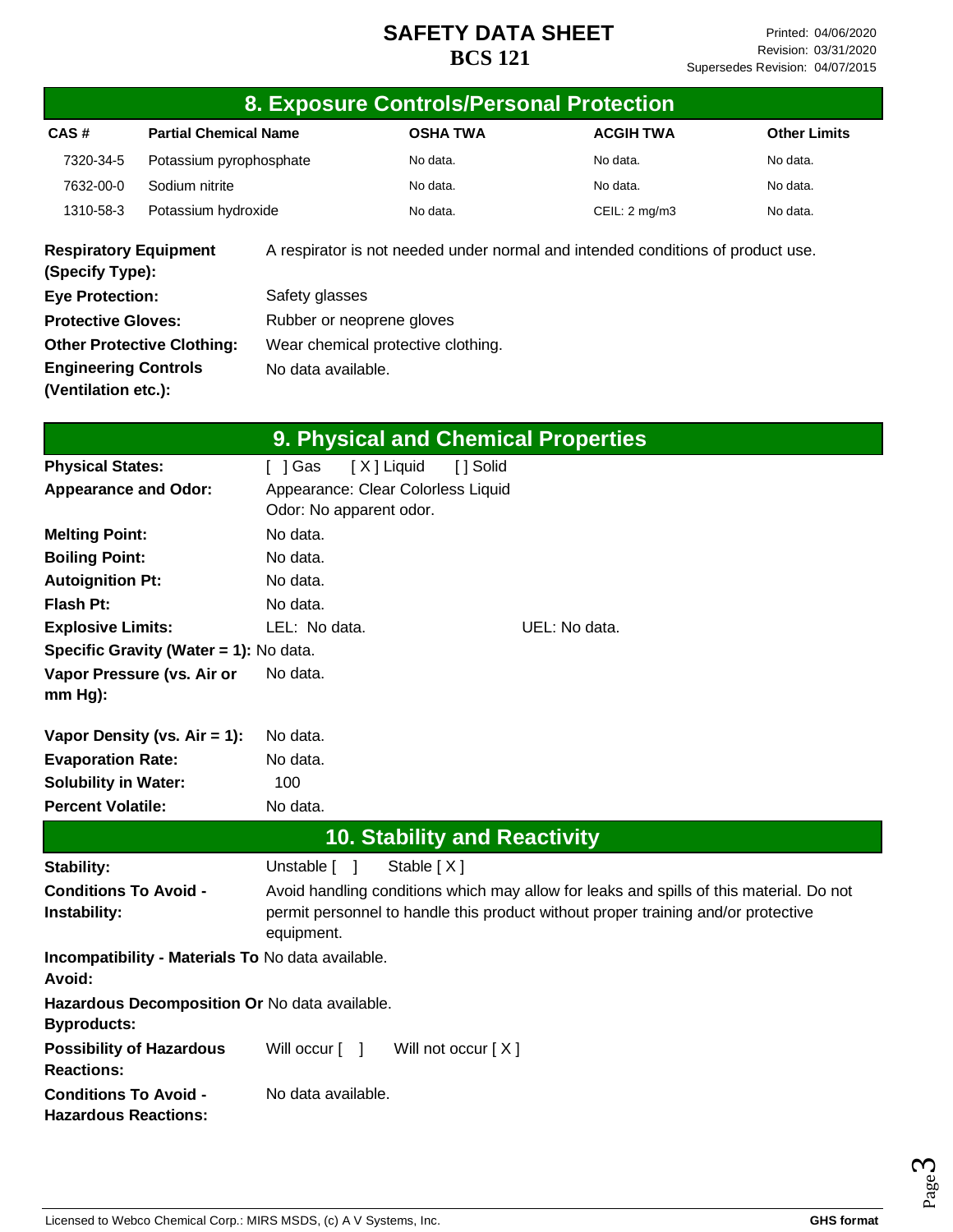| <b>11. Toxicological Information</b> |                                              |                                            |                           |  |  |
|--------------------------------------|----------------------------------------------|--------------------------------------------|---------------------------|--|--|
| <b>Toxicological Information:</b>    | Inhalation, Eye contact, Skin contact        |                                            |                           |  |  |
| <b>Irritation or Corrosion:</b>      | Eyes:                                        | May causes eye irritation.                 |                           |  |  |
|                                      | Skin:                                        | May cause skin irritation.                 |                           |  |  |
|                                      | Ingestion:                                   | No known effects.                          |                           |  |  |
|                                      | Inhalation:                                  | No known effects.                          |                           |  |  |
| <b>Symptoms related to</b>           | Eyes:                                        | Redness, pain, irritation.                 |                           |  |  |
| <b>Toxicological</b>                 | Skin:                                        | Redness, pain, irritation.                 |                           |  |  |
| <b>Characteristics:</b>              | No symptoms known or expected.<br>Ingestion: |                                            |                           |  |  |
|                                      |                                              | Inhalation: No symptoms known or expected. |                           |  |  |
| Carcinogenicity:                     | NTP? No                                      | IARC Monographs? No                        | <b>OSHA Regulated? No</b> |  |  |

|                           | 12. Ecological Information |  |  |
|---------------------------|----------------------------|--|--|
| <b>General Ecological</b> | Harmful to aquatic life.   |  |  |

#### **13. Disposal Considerations**

**Information:**

**Waste Disposal Method:** Dispose of contents/container in accordance to local, state and federal regulations.

#### **14. Transport Information**

#### **LAND TRANSPORT (US DOT):**

**DOT Proper Shipping Name:**  Compound Cleaner, Not Regulated. **DOT Hazard Class: UN/NA Number:**

#### **AIR TRANSPORT (ICAO/IATA):**

**ICAO/IATA Shipping Name:** Not Regulated

| 15. Regulatory Information                                            |                                             |              |                   |              |  |
|-----------------------------------------------------------------------|---------------------------------------------|--------------|-------------------|--------------|--|
| EPA SARA (Superfund Amendments and Reauthorization Act of 1986) Lists |                                             |              |                   |              |  |
| CAS#                                                                  | <b>Hazardous Components (Chemical Name)</b> | S. 302 (EHS) | S. 304 RQ         | S. 313 (TRI) |  |
| 7320-34-5                                                             | Potassium pyrophosphate                     | No           | No                | No.          |  |
| 7632-00-0                                                             | Sodium nitrite                              | No           | <b>Yes 100 LB</b> | Yes          |  |
| 1310-58-3                                                             | Potassium hydroxide                         | No           | Yes 1000 LB       | No.          |  |

| <b>16. Other Information</b>                                                                                       |                                                                                              |  |  |  |
|--------------------------------------------------------------------------------------------------------------------|----------------------------------------------------------------------------------------------|--|--|--|
| <b>Revision Date:</b>                                                                                              | 03/31/2020                                                                                   |  |  |  |
| Additional Information About Company's Disclaimer: While BCS Co., Inc. believes this statement set forth herein is |                                                                                              |  |  |  |
| <b>This Product:</b>                                                                                               | Accurate as of the date hereof, BCS Co., Inc. makes no warranty with respect thereto and     |  |  |  |
|                                                                                                                    | expressly disclaims all liability for reliance thereon. Such data is offered solely for your |  |  |  |
|                                                                                                                    | consideration, investigation and verification.                                               |  |  |  |